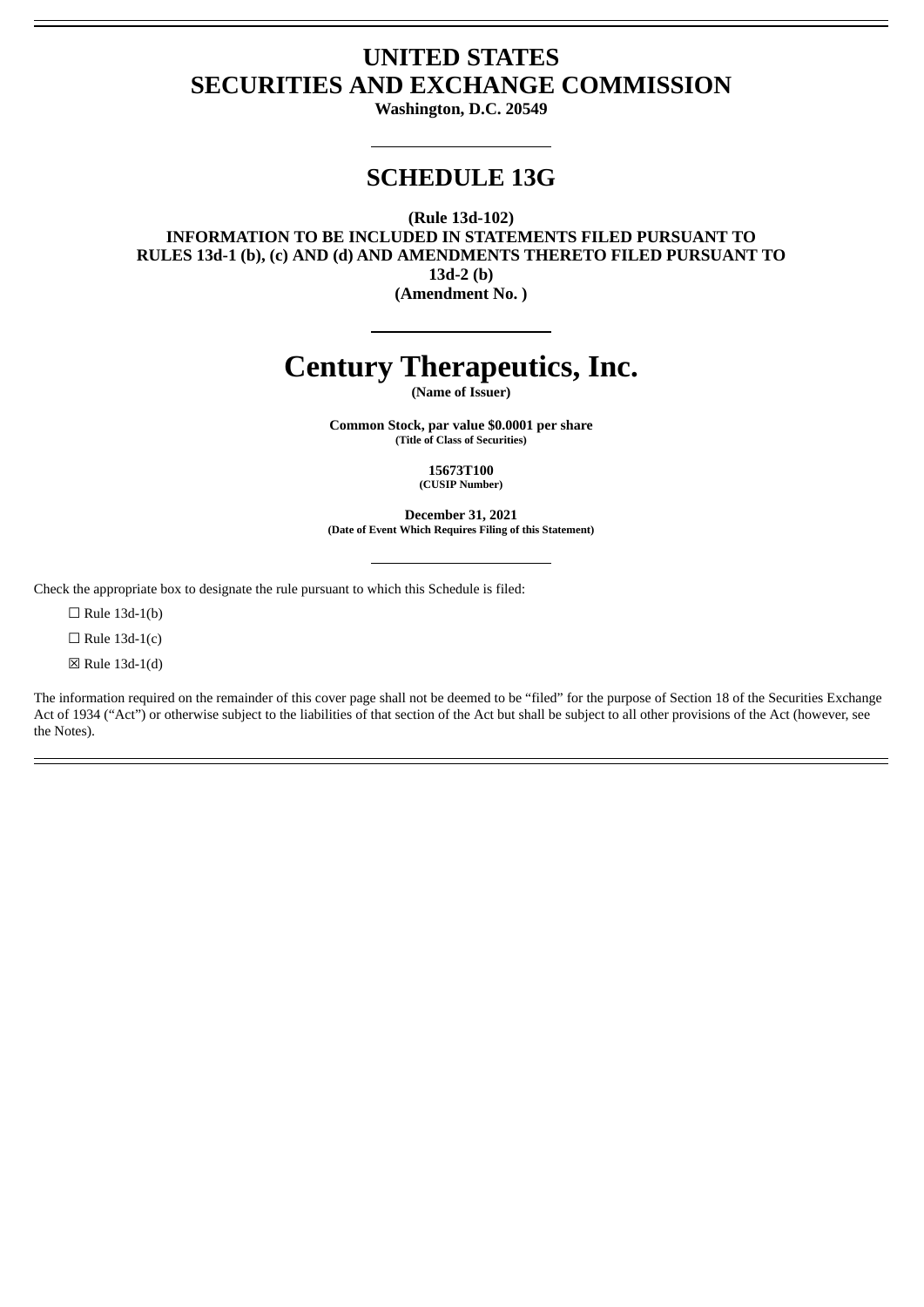| 1.                                       | Name of Reporting Persons                                                                                |    |                                                              |  |  |
|------------------------------------------|----------------------------------------------------------------------------------------------------------|----|--------------------------------------------------------------|--|--|
|                                          | Versant Venture Capital VI, L.P.                                                                         |    |                                                              |  |  |
| 2.                                       | Check the Appropriate Box if a Member of a Group (See Instructions)<br>(b) $\boxtimes$ (1)<br>(a) $\Box$ |    |                                                              |  |  |
|                                          |                                                                                                          |    |                                                              |  |  |
| 3.                                       | <b>SEC Use Only</b>                                                                                      |    |                                                              |  |  |
| 4.                                       | Citizenship or Place of Organization                                                                     |    |                                                              |  |  |
|                                          | Delaware                                                                                                 |    |                                                              |  |  |
|                                          |                                                                                                          | 5. | <b>Sole Voting Power</b>                                     |  |  |
|                                          | Number of                                                                                                |    | 12,366,814 shares of Common Stock (2)                        |  |  |
|                                          | <b>Shares</b>                                                                                            | 6. | <b>Shared Voting Power</b>                                   |  |  |
| Beneficially<br>$\mathbf{0}$<br>Owned by |                                                                                                          |    |                                                              |  |  |
|                                          | Each                                                                                                     | 7. | <b>Sole Dispositive Power</b>                                |  |  |
|                                          | Reporting                                                                                                |    |                                                              |  |  |
|                                          | Person                                                                                                   |    | 12,366,814 shares of Common Stock (2)                        |  |  |
|                                          | With                                                                                                     | 8. | <b>Shared Dispositive Power</b>                              |  |  |
|                                          |                                                                                                          |    | $\Omega$                                                     |  |  |
| 9.                                       |                                                                                                          |    | Aggregate Amount Beneficially Owned by Each Reporting Person |  |  |
|                                          |                                                                                                          |    |                                                              |  |  |
|                                          | 12,366,814 shares of Common Stock (2)                                                                    |    |                                                              |  |  |
|                                          | Check if the Aggregate Amount in Row 9 Excludes Certain Shares (See Instructions)<br>10.                 |    |                                                              |  |  |
|                                          | $\Box$                                                                                                   |    |                                                              |  |  |
| 11.                                      | Percent of Class Represented by Amount in Row 9                                                          |    |                                                              |  |  |
|                                          |                                                                                                          |    |                                                              |  |  |
|                                          | $22.6\%$ (3)                                                                                             |    |                                                              |  |  |
| 12.                                      |                                                                                                          |    | Type of Reporting Person (See Instructions)                  |  |  |
|                                          | <b>PN</b>                                                                                                |    |                                                              |  |  |
|                                          |                                                                                                          |    |                                                              |  |  |

- (1) This Schedule 13G is filed by Versant Venture Capital VI, L.P. ("Versant VI"), Versant Ventures VI GP, L.P. ("Versant VI GP LP"), Versant Ventures VI GP-GP, LLC ("Versant VI GP LLC"), Versant Vantage II, L.P. ("Vantage II"), Versant Vantage II GP, L.P. ("Vantage II GP LP") and Versant Vantage II GP-GP, LLC ("Vantage II GP LLC" and together with Vantage II, Vantage II GP LP, Versant VI, Versant VI GP LP and Versant VI GP LLC, the "Reporting Persons"). Versant VI GP LP is the sole general partner of Versant VI and Versant VI GP LLC is the sole general partner of Versant VI GP LP, each of which may be deemed to have voting and investment power over the securities held by Versant VI. Vantage II GP LP is the sole general partner of Vantage II and Vantage II GP LLC is the sole general partner of Vantage II GP LP, each of which may be deemed to have voting and investment power over the securities held by Vantage II. The Reporting Persons expressly disclaim status as a "group" for purposes of this Schedule 13G.
- (2) These shares are held by Versant VI. Versant VI GP LLC is the sole general partner of Versant VI GP LP, which is the sole general partner of Versant VI. Each of Versant VI GP LLC and Versant VI GP LP share voting and investment power over the securities held by Versant VI and as a result may be deemed to have beneficial ownership over such securities.
- (3) This calculation is based upon 54,641,380 shares of the Issuer's Common Stock outstanding as of November 8, 2021, as set forth in the Issuer's quarterly report on Form 10-Q for the quarter ended September 30, 2021, filed with the United States Securities and Exchange Commission (the "Commission") on November 10, 2021 (the "Form 10-Q").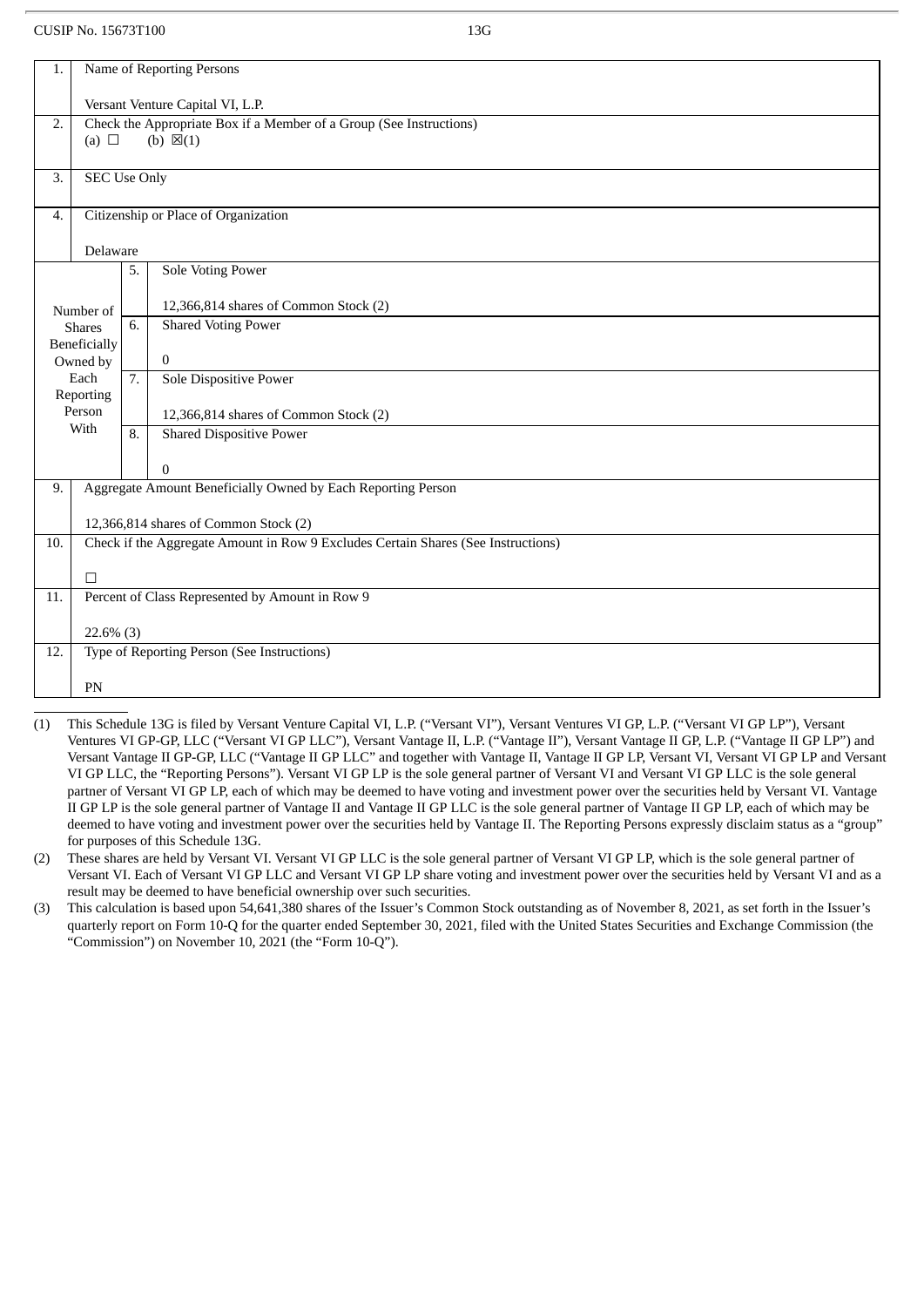| 1.                                                                        | Name of Reporting Persons                                                         |    |                                             |  |  |
|---------------------------------------------------------------------------|-----------------------------------------------------------------------------------|----|---------------------------------------------|--|--|
|                                                                           | Versant Ventures VI GP, L.P.                                                      |    |                                             |  |  |
| Check the Appropriate Box if a Member of a Group (See Instructions)<br>2. |                                                                                   |    |                                             |  |  |
|                                                                           | (b) $\boxtimes$ (1)<br>(a) $\Box$                                                 |    |                                             |  |  |
| 3.                                                                        | <b>SEC Use Only</b>                                                               |    |                                             |  |  |
| 4.                                                                        | Citizenship or Place of Organization                                              |    |                                             |  |  |
|                                                                           | Delaware                                                                          |    |                                             |  |  |
|                                                                           |                                                                                   | 5. | <b>Sole Voting Power</b>                    |  |  |
|                                                                           |                                                                                   |    | $\bf{0}$                                    |  |  |
|                                                                           | Number of<br><b>Shares</b>                                                        | 6. | <b>Shared Voting Power</b>                  |  |  |
| Beneficially                                                              |                                                                                   |    |                                             |  |  |
|                                                                           | Owned by                                                                          |    | 12,366,814 shares of Common Stock (2)       |  |  |
|                                                                           | Each<br>Reporting                                                                 | 7. | <b>Sole Dispositive Power</b>               |  |  |
|                                                                           | Person                                                                            |    | $\Omega$                                    |  |  |
|                                                                           | With                                                                              | 8. | <b>Shared Dispositive Power</b>             |  |  |
|                                                                           |                                                                                   |    |                                             |  |  |
|                                                                           |                                                                                   |    | 12,366,814 shares of Common Stock (2)       |  |  |
| 9.                                                                        | Aggregate Amount Beneficially Owned by Each Reporting Person                      |    |                                             |  |  |
|                                                                           | 12,366,814 shares of Common Stock (2)                                             |    |                                             |  |  |
| 10.                                                                       | Check if the Aggregate Amount in Row 9 Excludes Certain Shares (See Instructions) |    |                                             |  |  |
|                                                                           | $\Box$                                                                            |    |                                             |  |  |
| 11.                                                                       | Percent of Class Represented by Amount in Row 9                                   |    |                                             |  |  |
|                                                                           |                                                                                   |    |                                             |  |  |
| $22.6\%$ (3)                                                              |                                                                                   |    |                                             |  |  |
| 12.                                                                       |                                                                                   |    | Type of Reporting Person (See Instructions) |  |  |
|                                                                           |                                                                                   |    |                                             |  |  |
|                                                                           | PN                                                                                |    |                                             |  |  |

(1) This Schedule 13G is filed by the Reporting Persons. The Reporting Persons expressly disclaim status as a "group" for purposes of this Schedule 13G.

(2) These shares are held by Versant VI. Versant VI GP LLC is the sole general partner of Versant VI GP LP, which is the sole general partner of Versant VI. Each of Versant VI GP LLC and Versant VI GP LP share voting and investment power over the securities held by Versant VI and as a result may be deemed to have beneficial ownership over such securities.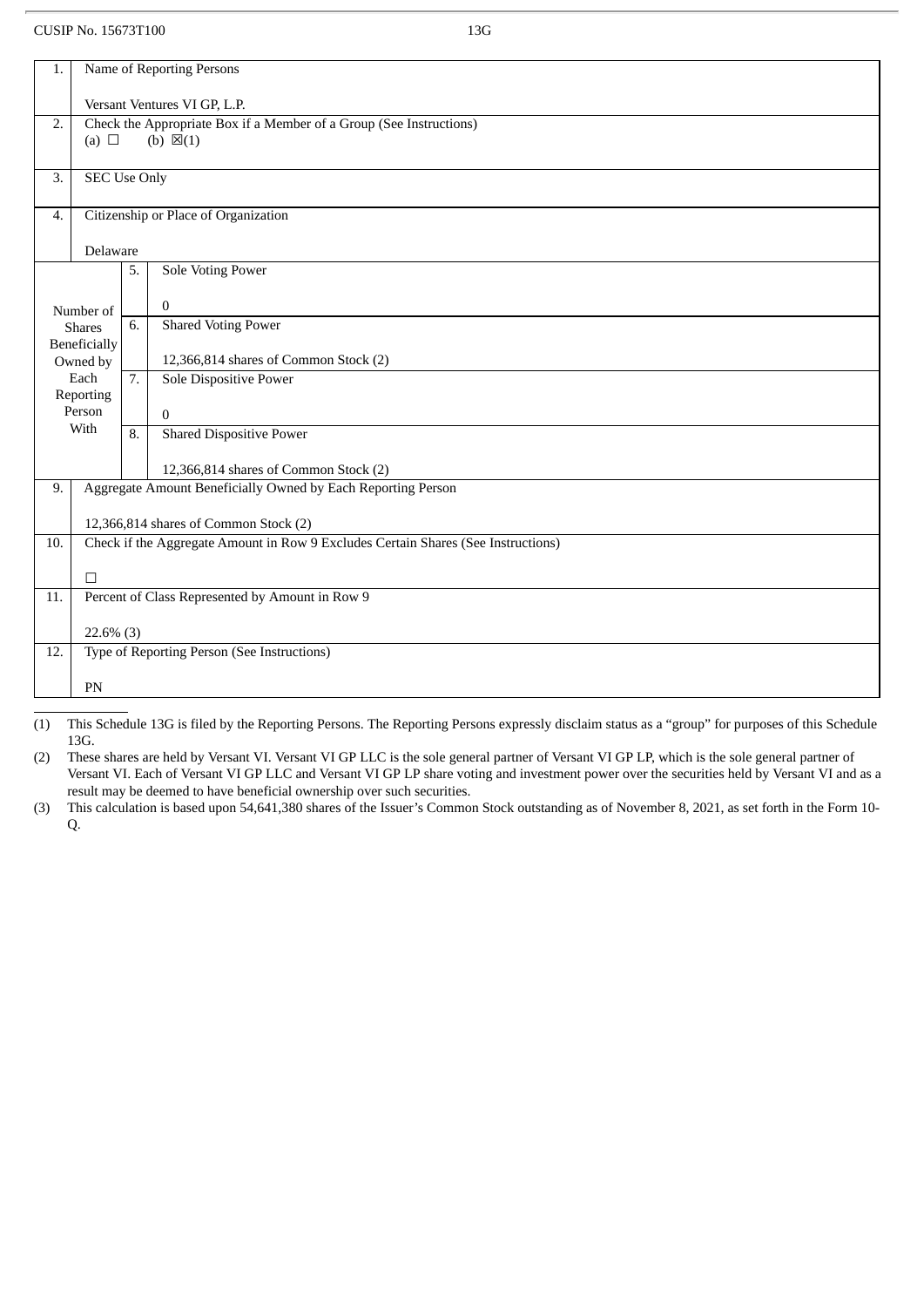|                                                                           | Name of Reporting Persons<br>1.                                                                                            |                  |                                                                        |  |  |
|---------------------------------------------------------------------------|----------------------------------------------------------------------------------------------------------------------------|------------------|------------------------------------------------------------------------|--|--|
|                                                                           | Versant Ventures VI GP-GP, LLC                                                                                             |                  |                                                                        |  |  |
| Check the Appropriate Box if a Member of a Group (See Instructions)<br>2. |                                                                                                                            |                  |                                                                        |  |  |
|                                                                           | (a) $\Box$<br>(b) $\boxtimes$ (1)                                                                                          |                  |                                                                        |  |  |
| 3.                                                                        | <b>SEC Use Only</b>                                                                                                        |                  |                                                                        |  |  |
| 4.                                                                        | Citizenship or Place of Organization                                                                                       |                  |                                                                        |  |  |
|                                                                           | Delaware                                                                                                                   |                  |                                                                        |  |  |
|                                                                           |                                                                                                                            | 5.               | <b>Sole Voting Power</b>                                               |  |  |
|                                                                           |                                                                                                                            |                  |                                                                        |  |  |
|                                                                           | Number of                                                                                                                  |                  | $\boldsymbol{0}$                                                       |  |  |
|                                                                           | <b>Shares</b>                                                                                                              | 6.               | <b>Shared Voting Power</b>                                             |  |  |
|                                                                           | Beneficially                                                                                                               |                  |                                                                        |  |  |
|                                                                           | Owned by<br>Each                                                                                                           | $\overline{7}$ . | 12,366,814 shares of Common Stock (2)<br><b>Sole Dispositive Power</b> |  |  |
|                                                                           | Reporting                                                                                                                  |                  |                                                                        |  |  |
|                                                                           | Person                                                                                                                     |                  | $\Omega$                                                               |  |  |
|                                                                           | With                                                                                                                       | 8.               | <b>Shared Dispositive Power</b>                                        |  |  |
|                                                                           |                                                                                                                            |                  | 12,366,814 shares of Common Stock (2)                                  |  |  |
| 9.                                                                        | Aggregate Amount Beneficially Owned by Each Reporting Person                                                               |                  |                                                                        |  |  |
|                                                                           |                                                                                                                            |                  |                                                                        |  |  |
| 10.                                                                       | 12,366,814 shares of Common Stock (2)<br>Check if the Aggregate Amount in Row 9 Excludes Certain Shares (See Instructions) |                  |                                                                        |  |  |
|                                                                           |                                                                                                                            |                  |                                                                        |  |  |
|                                                                           | $\Box$                                                                                                                     |                  |                                                                        |  |  |
| 11.                                                                       | Percent of Class Represented by Amount in Row 9                                                                            |                  |                                                                        |  |  |
|                                                                           | $22.6\%$ (3)                                                                                                               |                  |                                                                        |  |  |
| 12.                                                                       |                                                                                                                            |                  | Type of Reporting Person (See Instructions)                            |  |  |
|                                                                           |                                                                                                                            |                  |                                                                        |  |  |
|                                                                           | 00                                                                                                                         |                  |                                                                        |  |  |

(1) This Schedule 13G is filed by the Reporting Persons. The Reporting Persons expressly disclaim status as a "group" for purposes of this Schedule 13G.

(2) These shares are held by Versant VI. Versant VI GP LLC is the sole general partner of Versant VI GP LP, which is the sole general partner of Versant VI. Each of Versant VI GP LLC and Versant VI GP LP share voting and investment power over the securities held by Versant VI and as a result may be deemed to have beneficial ownership over such securities.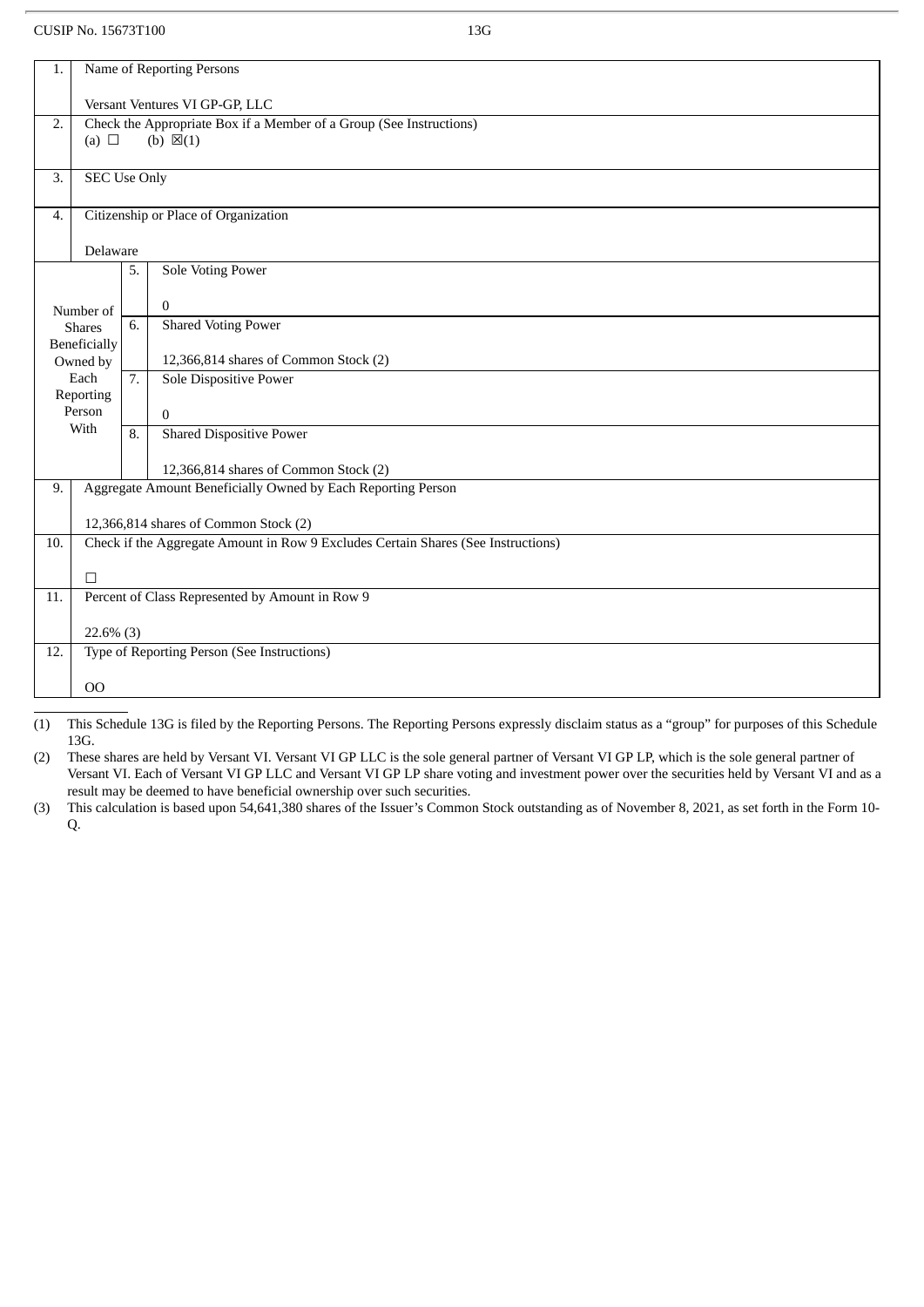| 1.                                                | Name of Reporting Persons                                                                       |    |                                             |  |  |
|---------------------------------------------------|-------------------------------------------------------------------------------------------------|----|---------------------------------------------|--|--|
|                                                   |                                                                                                 |    |                                             |  |  |
| 2.                                                | Versant Vantage II, L.P.<br>Check the Appropriate Box if a Member of a Group (See Instructions) |    |                                             |  |  |
|                                                   | (b) $\boxtimes$ (1)<br>(a) $\Box$                                                               |    |                                             |  |  |
|                                                   |                                                                                                 |    |                                             |  |  |
| 3.                                                | <b>SEC Use Only</b>                                                                             |    |                                             |  |  |
|                                                   |                                                                                                 |    |                                             |  |  |
|                                                   | Citizenship or Place of Organization<br>$\overline{4}$ .                                        |    |                                             |  |  |
|                                                   | Delaware                                                                                        |    |                                             |  |  |
|                                                   |                                                                                                 | 5. | <b>Sole Voting Power</b>                    |  |  |
|                                                   |                                                                                                 |    |                                             |  |  |
|                                                   | Number of                                                                                       |    | 714,095 shares of Common Stock (2)          |  |  |
|                                                   | <b>Shares</b>                                                                                   | 6. | <b>Shared Voting Power</b>                  |  |  |
|                                                   | Beneficially                                                                                    |    |                                             |  |  |
|                                                   | Owned by                                                                                        |    | $\bf{0}$                                    |  |  |
| Each<br>7.<br>Sole Dispositive Power<br>Reporting |                                                                                                 |    |                                             |  |  |
|                                                   | Person                                                                                          |    | 714,095 shares of Common Stock (2)          |  |  |
|                                                   | With                                                                                            | 8. | <b>Shared Dispositive Power</b>             |  |  |
|                                                   |                                                                                                 |    |                                             |  |  |
|                                                   |                                                                                                 |    | $\overline{0}$                              |  |  |
| 9.                                                | Aggregate Amount Beneficially Owned by Each Reporting Person                                    |    |                                             |  |  |
|                                                   |                                                                                                 |    |                                             |  |  |
|                                                   | 714,095 shares of Common Stock (2)                                                              |    |                                             |  |  |
| 10.                                               | Check if the Aggregate Amount in Row 9 Excludes Certain Shares (See Instructions)               |    |                                             |  |  |
|                                                   | $\Box$                                                                                          |    |                                             |  |  |
| 11.                                               | Percent of Class Represented by Amount in Row 9                                                 |    |                                             |  |  |
|                                                   |                                                                                                 |    |                                             |  |  |
|                                                   | $1.3\%$ (3)                                                                                     |    |                                             |  |  |
| 12.                                               |                                                                                                 |    | Type of Reporting Person (See Instructions) |  |  |
|                                                   |                                                                                                 |    |                                             |  |  |
|                                                   | PN                                                                                              |    |                                             |  |  |

(1) This Schedule 13G is filed by the Reporting Persons. The Reporting Persons expressly disclaim status as a "group" for purposes of this Schedule 13G.

(2) These shares are held by Vantage II. Vantage II GP LLC is the sole general partner of Vantage II GP LP, which is the sole general partner of Vantage II. Each of Vantage II GP LLC and Vantage II GP LP share voting and investment power over the securities held by Vantage II and as a result may be deemed to have beneficial ownership over such securities.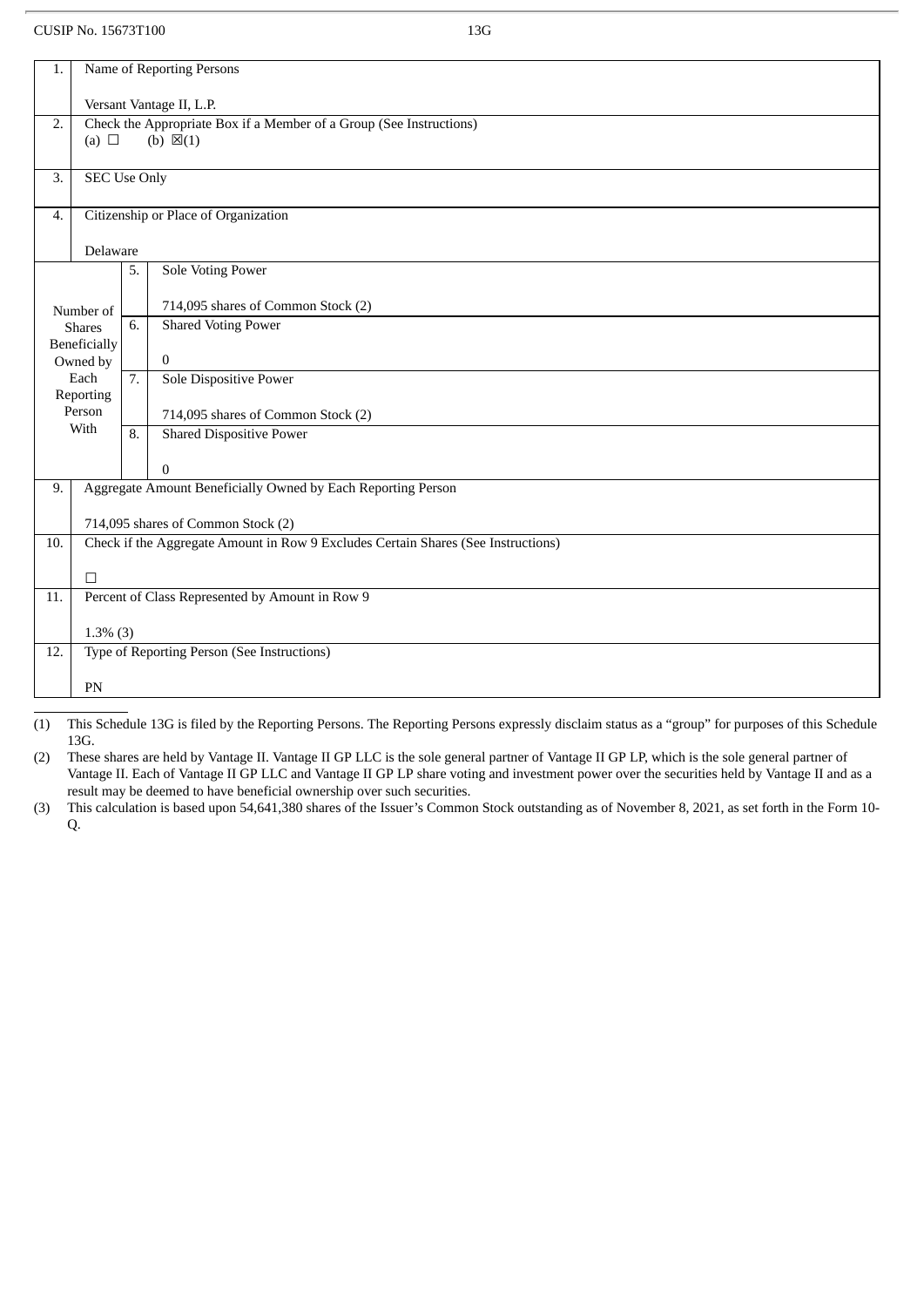| 1.                                                                        | Name of Reporting Persons                                                         |    |                                             |  |  |
|---------------------------------------------------------------------------|-----------------------------------------------------------------------------------|----|---------------------------------------------|--|--|
|                                                                           | Versant Vantage II GP, L.P.                                                       |    |                                             |  |  |
| Check the Appropriate Box if a Member of a Group (See Instructions)<br>2. |                                                                                   |    |                                             |  |  |
|                                                                           | (b) $\boxtimes$ (1)<br>(a) $\Box$                                                 |    |                                             |  |  |
| 3.                                                                        | <b>SEC Use Only</b>                                                               |    |                                             |  |  |
| 4.                                                                        | Citizenship or Place of Organization                                              |    |                                             |  |  |
|                                                                           | Delaware                                                                          |    |                                             |  |  |
|                                                                           |                                                                                   | 5. | <b>Sole Voting Power</b>                    |  |  |
|                                                                           |                                                                                   |    | $\bf{0}$                                    |  |  |
|                                                                           | Number of<br><b>Shares</b>                                                        | 6. | <b>Shared Voting Power</b>                  |  |  |
| Beneficially                                                              |                                                                                   |    |                                             |  |  |
|                                                                           | Owned by                                                                          |    | 714,095 shares of Common Stock (2)          |  |  |
|                                                                           | Each<br>Reporting                                                                 | 7. | Sole Dispositive Power                      |  |  |
|                                                                           | Person                                                                            |    | $\Omega$                                    |  |  |
|                                                                           | With                                                                              | 8. | <b>Shared Dispositive Power</b>             |  |  |
|                                                                           |                                                                                   |    |                                             |  |  |
|                                                                           |                                                                                   |    | 714,095 shares of Common Stock (2)          |  |  |
| 9.                                                                        | Aggregate Amount Beneficially Owned by Each Reporting Person                      |    |                                             |  |  |
|                                                                           | 714,095 shares of Common Stock (2)                                                |    |                                             |  |  |
| 10.                                                                       | Check if the Aggregate Amount in Row 9 Excludes Certain Shares (See Instructions) |    |                                             |  |  |
|                                                                           | $\Box$                                                                            |    |                                             |  |  |
| 11.                                                                       | Percent of Class Represented by Amount in Row 9                                   |    |                                             |  |  |
|                                                                           |                                                                                   |    |                                             |  |  |
|                                                                           | $1.3\%$ (3)                                                                       |    |                                             |  |  |
| 12.                                                                       |                                                                                   |    | Type of Reporting Person (See Instructions) |  |  |
|                                                                           | PN                                                                                |    |                                             |  |  |
|                                                                           |                                                                                   |    |                                             |  |  |

(1) This Schedule 13G is filed by the Reporting Persons. The Reporting Persons expressly disclaim status as a "group" for purposes of this Schedule 13G.

(2) These shares are held by Vantage II. Vantage II GP LLC is the sole general partner of Vantage II GP LP, which is the sole general partner of Vantage II. Each of Vantage II GP LLC and Vantage II GP LP share voting and investment power over the securities held by Vantage II and as a result may be deemed to have beneficial ownership over such securities.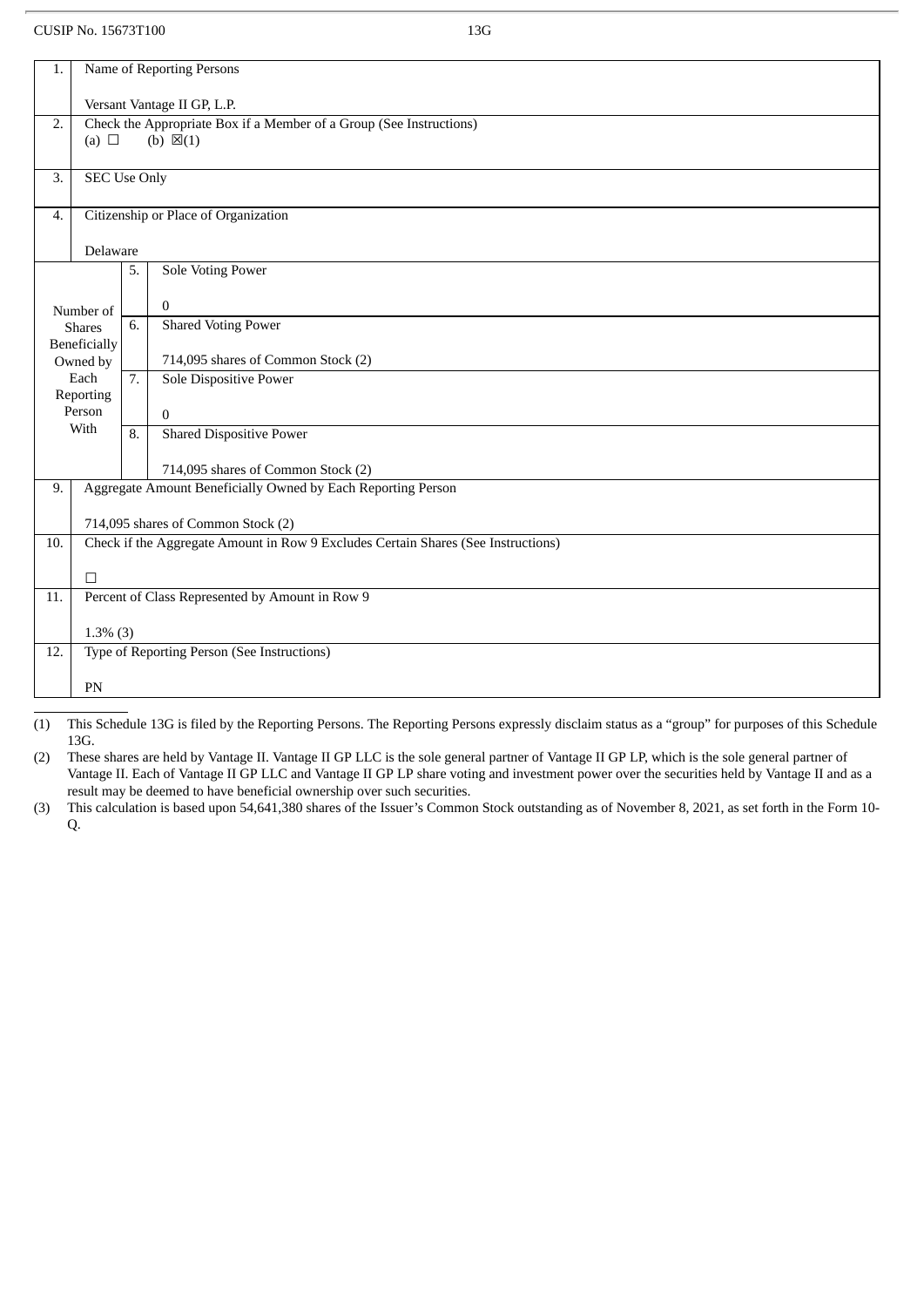| 1.                                         |                                                                                                          | Name of Reporting Persons |                                             |  |  |  |
|--------------------------------------------|----------------------------------------------------------------------------------------------------------|---------------------------|---------------------------------------------|--|--|--|
|                                            | Versant Vantage II GP-GP, LLC                                                                            |                           |                                             |  |  |  |
| 2.                                         | Check the Appropriate Box if a Member of a Group (See Instructions)<br>(a) $\Box$<br>(b) $\boxtimes$ (1) |                           |                                             |  |  |  |
| 3.                                         | <b>SEC Use Only</b>                                                                                      |                           |                                             |  |  |  |
| Citizenship or Place of Organization<br>4. |                                                                                                          |                           |                                             |  |  |  |
|                                            | Delaware                                                                                                 |                           |                                             |  |  |  |
| <b>Sole Voting Power</b><br>5.             |                                                                                                          |                           |                                             |  |  |  |
|                                            | Number of                                                                                                |                           | $\bf{0}$                                    |  |  |  |
|                                            | <b>Shares</b>                                                                                            | 6.                        | <b>Shared Voting Power</b>                  |  |  |  |
|                                            | Beneficially<br>Owned by                                                                                 |                           | 714,095 shares of Common Stock (2)          |  |  |  |
|                                            | Each                                                                                                     | 7.                        | Sole Dispositive Power                      |  |  |  |
|                                            | Reporting<br>Person                                                                                      |                           | $\Omega$                                    |  |  |  |
|                                            | With                                                                                                     | 8.                        | <b>Shared Dispositive Power</b>             |  |  |  |
|                                            |                                                                                                          |                           | 714,095 shares of Common Stock (2)          |  |  |  |
| 9.                                         | Aggregate Amount Beneficially Owned by Each Reporting Person<br>714,095 shares of Common Stock (2)       |                           |                                             |  |  |  |
|                                            |                                                                                                          |                           |                                             |  |  |  |
| 10.                                        | Check if the Aggregate Amount in Row 9 Excludes Certain Shares (See Instructions)                        |                           |                                             |  |  |  |
|                                            | $\Box$                                                                                                   |                           |                                             |  |  |  |
| 11.                                        | Percent of Class Represented by Amount in Row 9                                                          |                           |                                             |  |  |  |
|                                            | $1.3\%$ (3)                                                                                              |                           |                                             |  |  |  |
| 12.                                        |                                                                                                          |                           | Type of Reporting Person (See Instructions) |  |  |  |
|                                            |                                                                                                          |                           |                                             |  |  |  |
|                                            | 00                                                                                                       |                           |                                             |  |  |  |

(1) This Schedule 13G is filed by the Reporting Persons. The Reporting Persons expressly disclaim status as a "group" for purposes of this Schedule 13G.

(2) These shares are held by Vantage II. Vantage II GP LLC is the sole general partner of Vantage II GP LP, which is the sole general partner of Vantage II. Each of Vantage II GP LLC and Vantage II GP LP share voting and investment power over the securities held by Vantage II and as a result may be deemed to have beneficial ownership over such securities.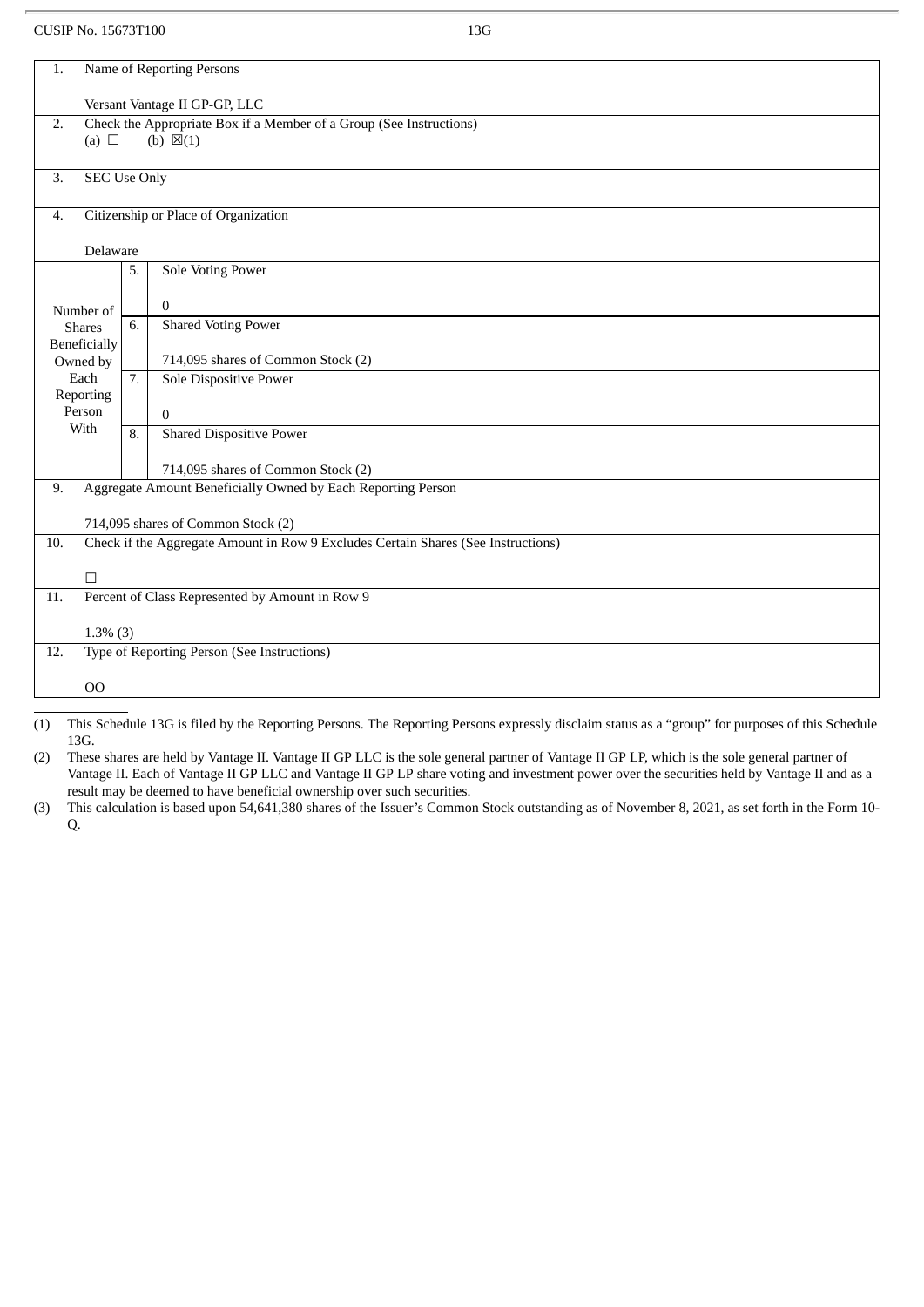Introductory Note: This statement on Schedule 13G (this "Statement") is filed on behalf of the Reporting Persons, in respect of shares of Common Stock, par value \$0.0001 per share ("Common Stock"), of Century Therapeutics, Inc. (the "Issuer").

#### **Item 1**

(a) Name of Issuer: Century Therapeutics, Inc.

(b) Address of Issuer's Principal Executive Offices: 3675 Market Street Philadelphia, PA 19104

#### **Item 2**

(a) Name of Person(s) Filing: Versant Venture Capital VI, L.P. ("Versant VI") Versant Ventures VI GP, L.P. ("Versant VI GP LP") Versant Ventures VI GP-GP, LLC ("Versant VI GP LLC") Versant Vantage II, L.P. ("Vantage II") Versant Vantage II GP, L.P. ("Vantage II GP LP") Versant Vantage II GP-GP, LLC ("Vantage II GP LLC")

(b) Address of Principal Business Office: c/o Versant Ventures One Sansome Street, Suite 3630 San Francisco, CA 94104

(c) Citizenship:

| Entities: Versant VI | $\overline{\phantom{m}}$        | Delaware Limited Partnership       |
|----------------------|---------------------------------|------------------------------------|
| Versant VI GP LP     |                                 | Delaware Limited Partnership       |
| Versant VI GP LLC    | $\overline{\phantom{a}}$        | Delaware Limited Liability Company |
| Vantage II           | $\overline{\phantom{0}}$        | Delaware Limited Partnership       |
| Vantage II GP LP     | $\hspace{0.1mm}-\hspace{0.1mm}$ | Delaware Limited Partnership       |
| Vantage II GP LLC    |                                 | Delaware Limited Liability Company |
|                      |                                 |                                    |

- (d) Title of Class of Securities: Common Stock
- (e) CUSIP Number: 15673T100

#### **Item 3**

Not applicable.

#### **Item 4 Ownership.**

The following information with respect to the ownership of the Issuer's Common Stock by the Reporting Persons filing this Statement is provided as of January 31, 2022:

(a) Amount beneficially owned:

See Row 9 of the cover page for each Reporting Person.\*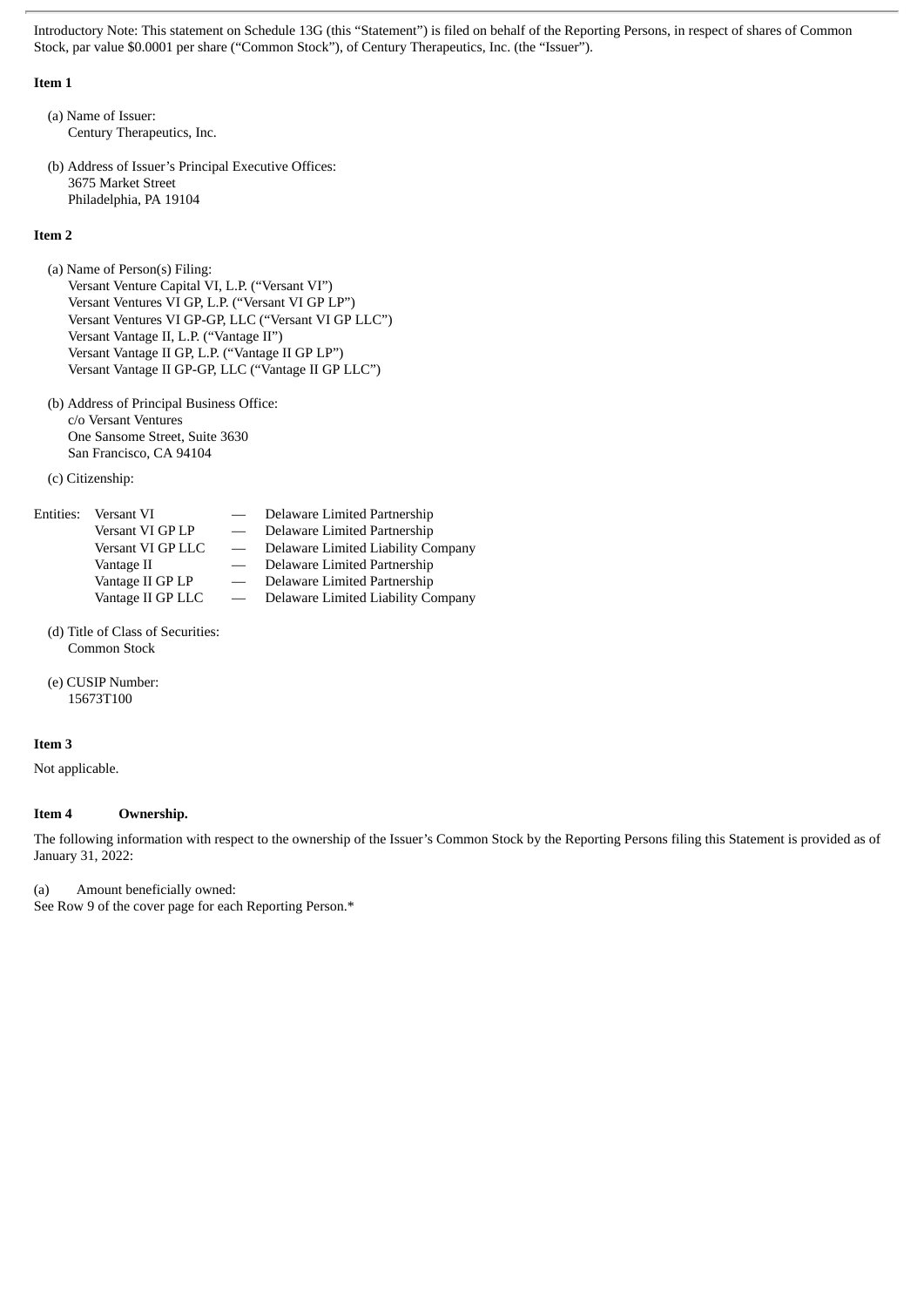(b) Percent of class:

See Row 11 of the cover page for each Reporting Person.\*

(c) Number of shares as to which the person has:

(i) Sole power to vote or to direct the vote See Row 5 of the cover page for each Reporting Person.\*

(ii) Shared power to vote or to direct the vote See Row 6 of the cover page for each Reporting Person.\*

(iii) Sole power to dispose or to direct the disposition of See Row 7 of the cover page for each Reporting Person.\*

(iv) Shared power to dispose or to direct the disposition of See Row 8 of the cover page for each Reporting Person.\*

Each of the Reporting Persons disclaims beneficial ownership as to such securities, except to the extent of his, her or its pecuniary interest therein.

#### **Item 5 Ownership of Five Percent or Less of a Class.**

If this statement is being filed to report the fact that as of the date hereof, the Reporting Persons have ceased to be the beneficial owner of more than five percent of the class of securities, check the following:  $\Box$ 

#### **Item 6 Ownership of More Than Five Percent on Behalf of Another Person.**

Under certain circumstances set forth in the limited partnership agreements of each of Versant VI, Versant VI GP LP, Vantage II and Vantage II GP LP and the limited liability company agreements of each of Versant VI GP LLC and Vantage II GP LLC, the general and limited partners or members, as the case may be, of each of such entities may be deemed to have the right to receive dividends from, or the proceeds from, the sale of securities of the Issuer owned by each such entity of which they are a partner or member, as the case may be.

#### Item 7 Identification and Classification of the Subsidiary Which Acquired the Security Being Reported on By the Parent Holding **Company.**

Not applicable.

#### **Item 8 Identification and Classification of Members of the Group.**

Not applicable.

#### **Item 9 Notice of Dissolution of Group.**

Not applicable.

#### **Item 10 Certifications.**

Not applicable.

#### Material to be Filed as Exhibits.

Exhibit 1 – Joint Filing Agreement.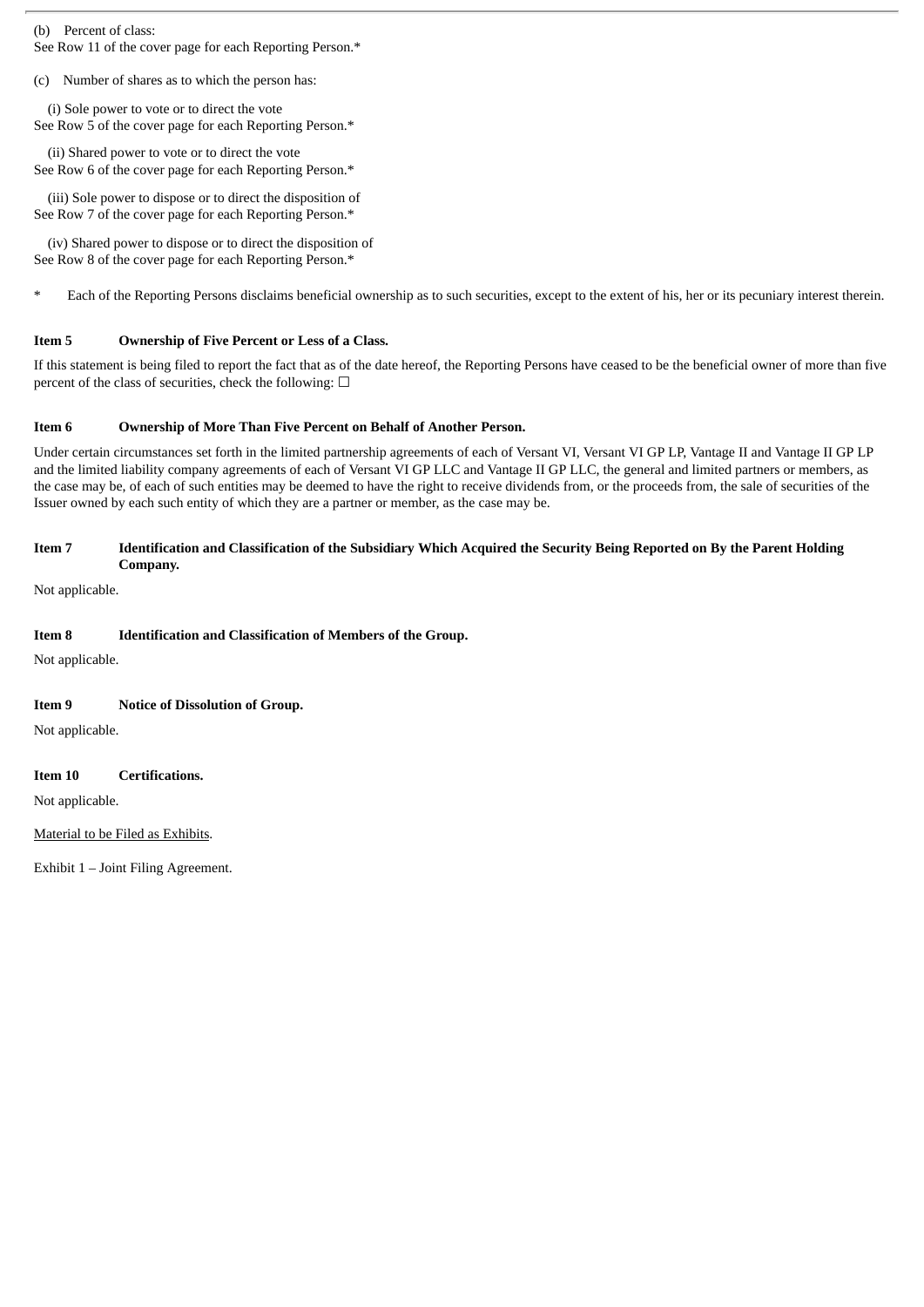#### **SIGNATURE**

After reasonable inquiry and to the best of my knowledge and belief, I certify that the information set forth in this statement is true, complete and correct.

February 11, 2022

#### **Versant Venture Capital VI, L.P.**

- By: Versant Ventures VI GP, L.P.
- Its: General Partner
- By: Versant Ventures VI GP-GP, LLC
- Its: General Partner

By: /s/ Robin L. Praeger Robin L. Praeger, Managing Director

#### **Versant Ventures VI GP, L.P.**

By: Versant Ventures VI GP-GP, LLC Its: General Partner

By: /s/ Robin L. Praeger Robin L. Praeger, Managing Director

#### **Versant Ventures VI GP-GP, LLC**

By: /s/ Robin L. Praeger

Robin L. Praeger, Managing Director

#### **Versant Vantage II, L.P.**

By: Versant Vantage II GP, L.P.

- Its: General Partner
- By: Versant Vantage II GP-GP, LLC
- Its: General Partner

By: /s/ Robin L. Praeger Robin L. Praeger, Managing Director

#### **Versant Vantage II GP, L.P.**

- By: Versant Vantage II GP-GP, LLC
- Its: General Partner
- By: /s/ Robin L. Praeger Robin L. Praeger, Managing Director

#### **Versant Vantage II GP-GP, LLC**

By: /s/ Robin L. Praeger

Robin L. Praeger, Managing Director